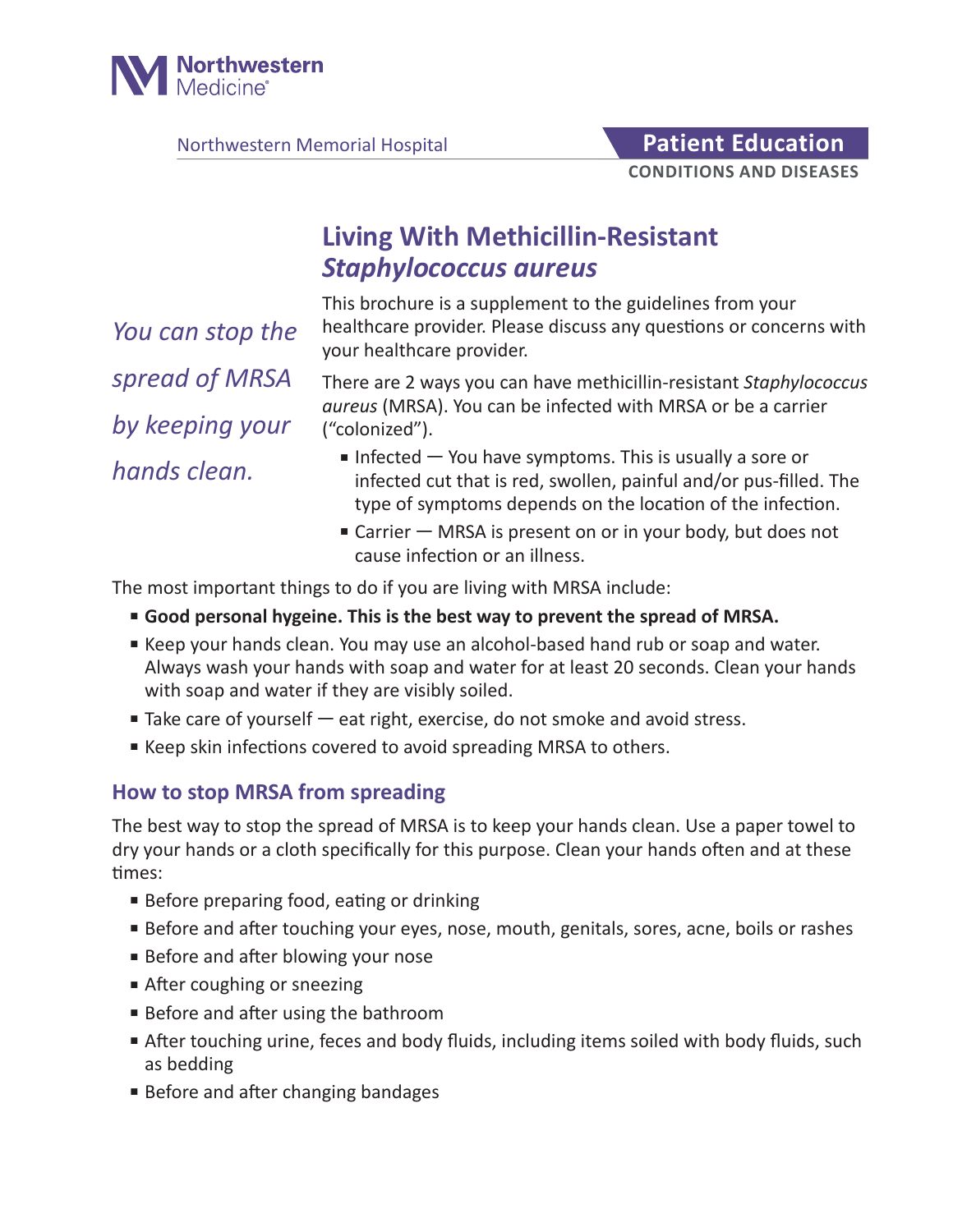- After cleaning the bathroom, changing bedding and doing laundry
- After touching surfaces other people touch, such as phones, doorknobs or shopping carts

Other actions you can take to prevent the spread of infection include:

- Carry hand sanitizer to clean your hands if soap and water are not available
- Keep your fingernails short to keep bacteria from growing underneath
- Avoid touching, poking or squeezing sores
- Cover your nose and mouth when sneezing or coughing
- Dispose of tissues after each use
- Clean cuts or scrapes with soap and water and cover with a bandage. Seek medical care if you have redness, swelling, pain or pus
- Bathe or shower with soap every day and after playing sports or working out at a gym
- Avoid sharing towels, razors, toothbrushes or other personal items
- Change your clothes every day and wash them before wearing them again
- Wash sheets and towels regularly
- Avoid contact sports, public gyms, saunas, hot tubs, pools, manicures, pedicures, and massages until sores have healed
- Thoroughly clean your bathroom
- Wear gloves and wash your hands if you have handled urine or feces
- Tell your physician and/or nurse if you have had MRSA in the past

# **How to change a bandage**

If you have a wound that needs a bandage change, follow these steps:

- 1. Wash your hands well with soap and water, and then dry them.
- 2. Put on clean, disposable gloves.
- 3. Carefully remove the old bandage.
- 4. Put the old bandage into a plastic bag. Take off the gloves and put them in the bag.
- 5. Be careful not to get any pus or body fluids on surfaces or other people.
- 6. Before applying the new bandage, wash and dry your hands well and put on clean, disposable gloves.
- 7. Apply the new bandage. If needed, cover your wound with extra bandages to keep the drainage from leaking through.
- 8. Take off the second pair of gloves and put them in the plastic bag. Seal or tie up the bag and throw it away in the trash.
- 9. When you are finished, wash your hands well.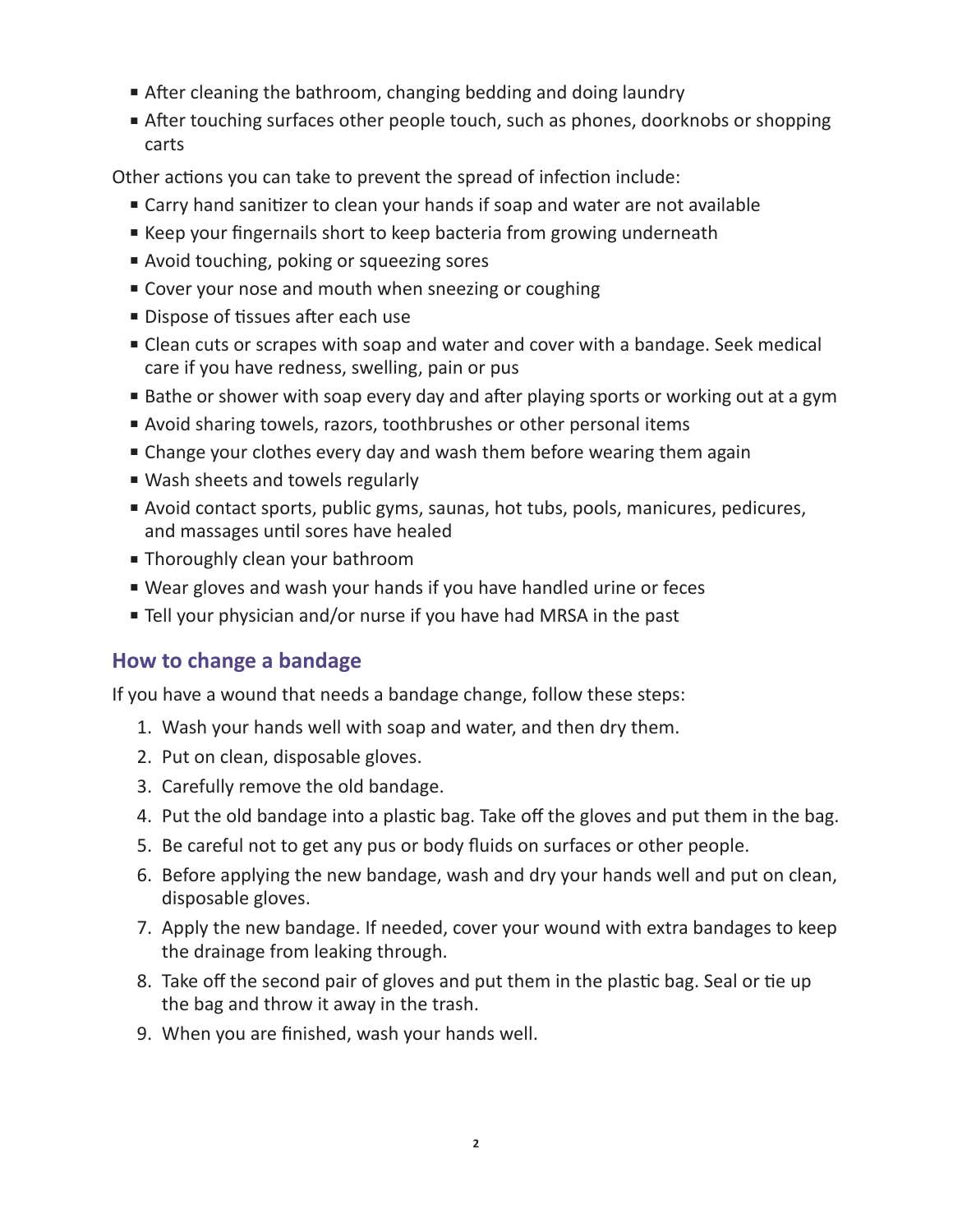# **Special precautions**

If you have MRSA, please follow these special precautions when you visit a clinic or hospital:

- Ask your healthcare providers to wash their hands before and after caring for you.
- Tell your healthcare providers if you have ever had an active MRSA *infection* or if you are a *carrier*.
- If you are coughing, you may be asked to wear a mask.
- If you are in a healthcare facility, you may be placed on isolation precautions. Staff may wear gowns, gloves and/or masks to care for you.
- Visitors should report to the nurses' station for directions on what to do before entering your room.

### **Cleaning your home**

MRSA can live on surfaces for days, weeks and months. It is important to clean surfaces often with a disinfectant. Pay attention to items that are used often, such as light switches, doorknobs, phones, toilets (including the handle), sinks, tubs, faucet handles, kitchen counters, appliance handles, cell phones, pagers and computer keyboards.

Disinfectants to use:

- Use any cleaner you can buy at the grocery store that has the word "disinfectant" on it. Remember to read the label and follow the directions.
- If a store-bought disinfectant is not available, make a solution of bleach and water. Mix 1 tablespoon bleach with 1 quart of water. Place in a spray bottle and label it "bleach solution."
- Make a fresh solution each time you plan to clean. Over time, the solution becomes less effective as the bleach evaporates out of the water.

For your safety:

- Never mix bleach with other cleaners, especially ammonia. This can create a dangerous, toxic gas.
- Keep the bleach solution away from children, and do not put it in bottles that could be mistaken for something to drink.

If body fluids or pus get onto a surface, follow these steps:

- 1. Put on disposable gloves.
- 2. Wipe up the fluids with a paper towel.
- 3. Throw the paper towel in the trash.
- 4. Clean the surface thoroughly using disinfectant and a paper towel.
- 5. Throw the paper towel in the trash.
- 6. Wipe the surface again with the disinfectant and let it dry for at least 30 seconds.